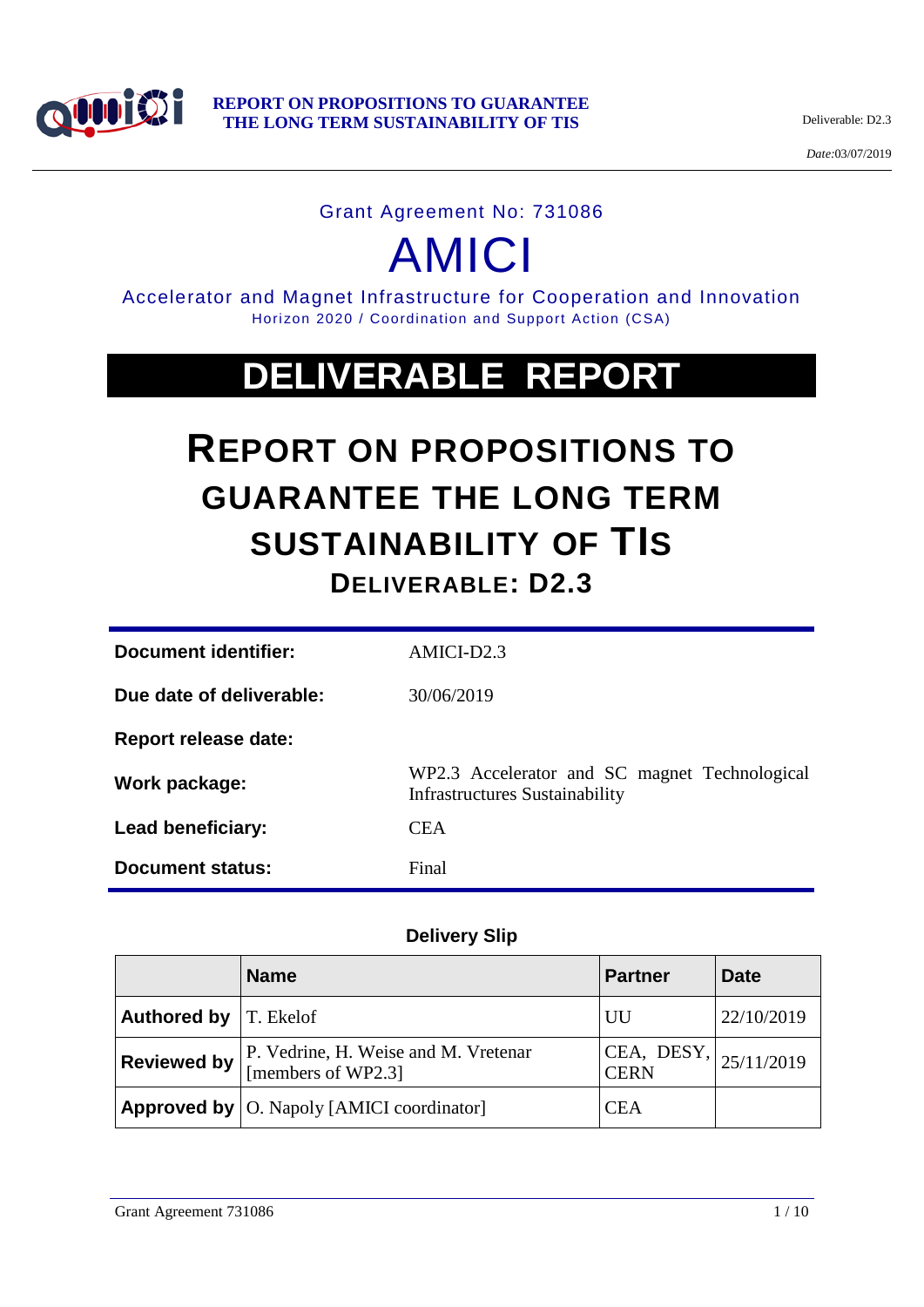

#### **REPORT ON PROPOSITIONS TO GUARANTEE THE LONG TERM SUSTAINABILITY OF TIS** Deliverable: D2.3

#### **On the significant role played by the AMICI European Technology Infrastructure for the development and build-up of the Large Research Infrastructures**

The AMICI European Technology Infrastructure:

#### Some 'definitions':

- Technology Infrastructure = a network of 'Technological facilities'
- Technological facilities = a cluster of 'Technical platforms'



## **1. INTRODUCTION**

Many of the current Technological Facilities in AMICI: CEA, CERN, CNRS, DESY, FREIA, IFJ PAN, INFN, KIT, PSI and STFC, were created as High Energy Physics labs with their own accelerators and High Energy Physics user communities. Modern High Energy Physics is constantly requiring larger and larger accelerators and many of the former smaller High Energy Physics accelerators operated at the laboratories listed above have been shut down during the last few decades, thereby making possible the realization of a few very large High Energy Physics accelerators inside and outside Europe. During the same time several other sciences like e.g. material science, molecular biology and energy research have also developed very large accelerator and magnet based Research Infrastructures.

The host laboratories of the few laboratories in the world now hosting, or preparing to host, very large accelerators do not have enough Technical Platform capacity and trained personnel to develop and build their own future accelerator and magnet systems. The contributions in terms of Technical Platforms and trained technical personnel provided by the European Technological Facilities are therefore absolutely necessary for the successful technical development and build-up of the future accelerators and magnet systems for the large international and national infrastructures for research in High Energy Physics, Nuclear Physics, Synchrotron Radiation Science, Spallation Neutron Science, New Energy Sources, Environmental Research and others.

The creation of a new major accelerator research infrastructure requires extensive on-site civil construction work. This work, which will most often be carried out by local civil-construction firms, will, together with the personnel costs of the host laboratory, usually require of the order of half of the construction-project budget. As the European Spallation Source (ESS) linear accelerator is being built up on a 'green field 'site, all required buildings have to be financed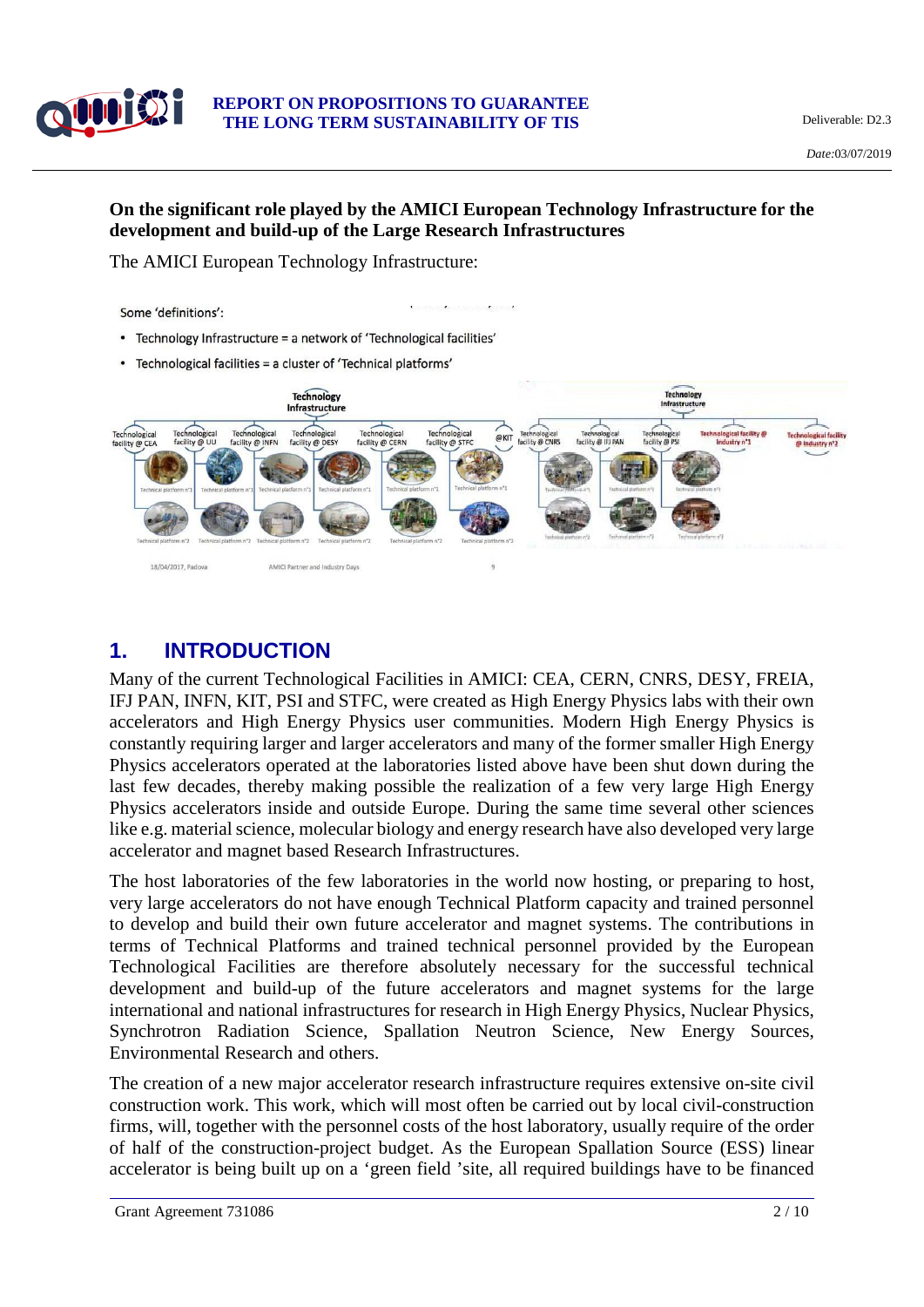

from the construction-project budget. For the High Luminosity Upgrade of the CERN Large Hadron Collider (HL-LHC Upgrade) of the order of 2.2 km underground galleries had to be excavated and equipped. XFEL in Germany is using part of the DESY laboratory site but required extensive civil construction on its 3.4 km long linear accelerator site.

The other half (very approximately) of the construction-project budget is used to finance the contributions in terms of development, prototype design, production and tests, series production of components in industry, installation and commission of the new research infrastructure equipment. These contributions are to a varying degree delivered in-kind by the Technological Facilities. In the three pie charts here below is shown in financial terms the in-kind contributions from the Technological Facilities. The in-kind deliveries represent material as well as intellectual contributions from the Technological Facilities and their scientific, engineering and technical staff to the development and build-up of the new Research Facility. These contributions are of critical importance for the success of the Research Infrastructure projects. Furthermore, the in-kind contributions provided by the Technological Platforms, which are distributed over the European countries, help to achieve a high-tech scientific and industrial return to the European laboratories and industries that is equitably distributed to all regions in Europe, rather than just to the regions located near the sites of the few Research Infrastructures.

*Below is shown the division of the total ESS Linac in-kind contribution value of 271 MEUR on ESS member countries. The total budget for the ESS Linac and its buildings is 570 MEUR.*

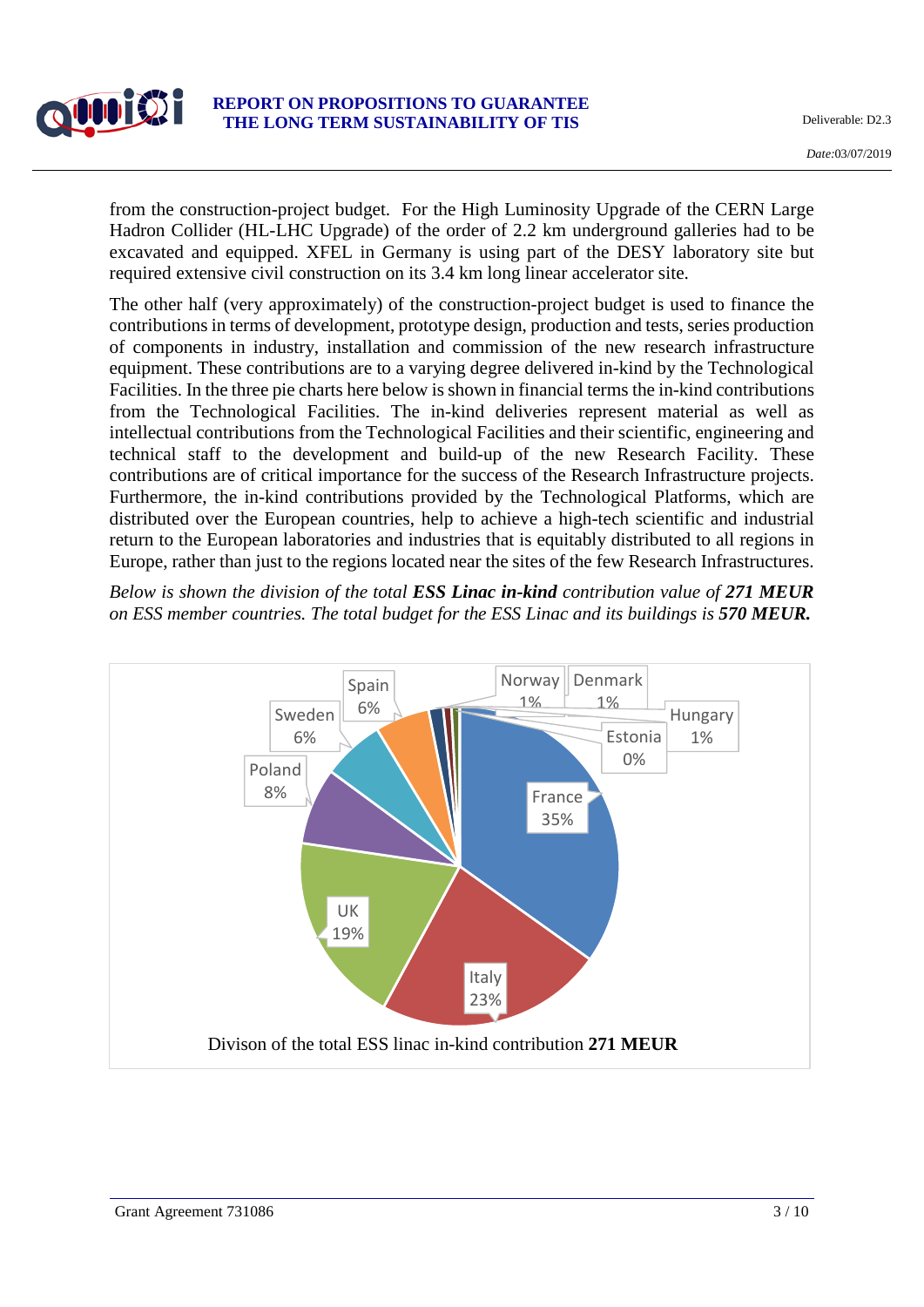

*Below is shown the division of total CERN HL-LHC Upgrade in-kind contribution value of 123 MCHF (right) on the countries participating in the project, of which 12.6 MCHF (left) is provided by European countries. The total budget of the CERN HL-LHC project including technical work at CERN and civil construction is 951 MCHF*



*Below is shown the division of total XFEL accelerator system in-kind from non-German countries of 150 MEU. The total cost of the XFEL accelerator system, excluding civil construction and general infrastructure, is 495 MEU of which 345 MEU was contributed by German laboratories.*

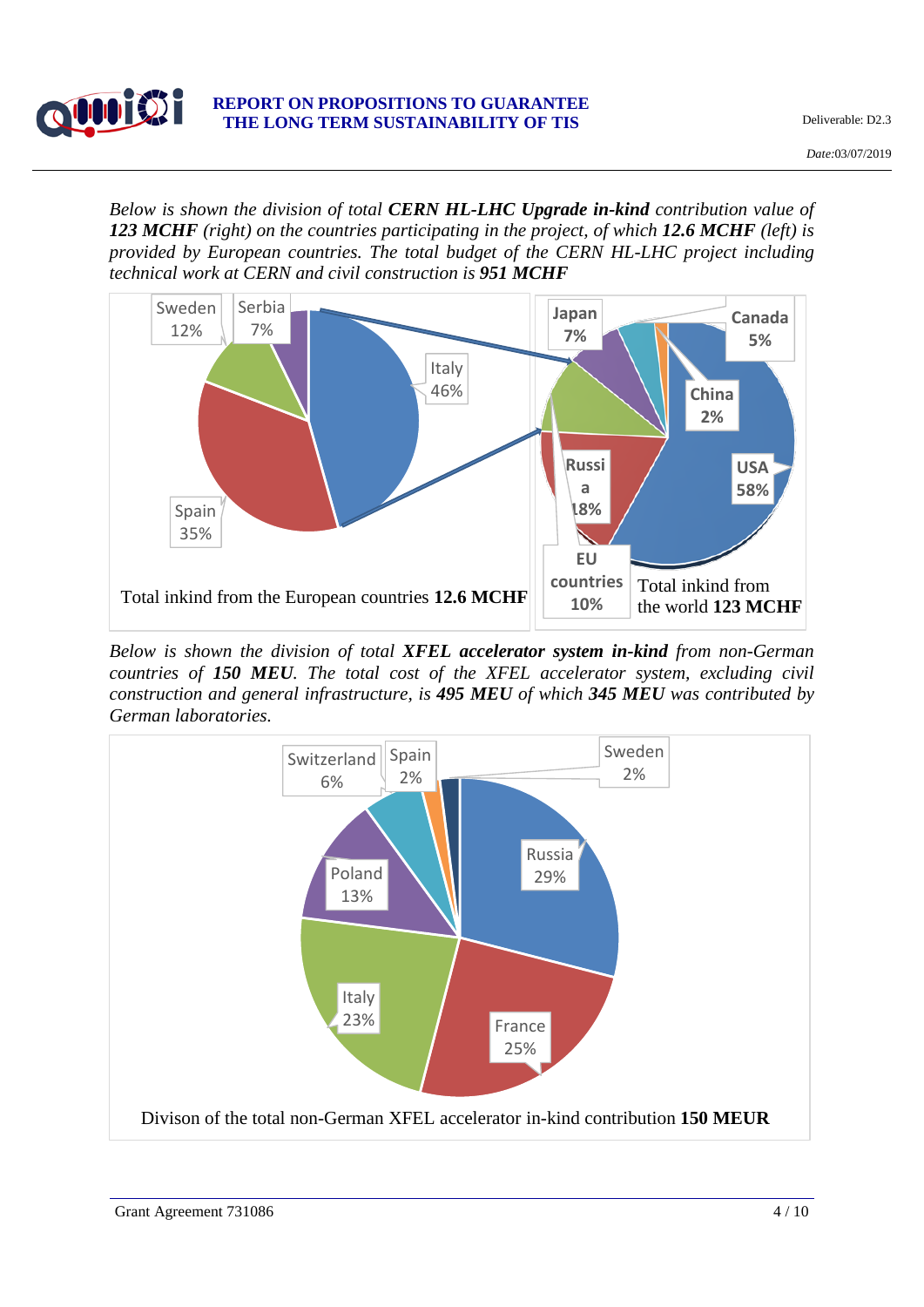

#### **2. THE EXAMPLE OF THE EUROPEAN SPALLATION SOURCE (ESS)**

A particularly illustrative example of the significant importance of the in-kind deliveries from the Technological Facilities is the ESS linac for which practically all components currently are being developed, built up and tested at a large number of European Technological Facilities. Mats Lindroos, Head of the ESS Accelerator Division, has estimated the extra time and extra cost that would have been required for the ESS linac if one would have had to employ and train all the physicists, engineers and technicians needed for the build-up on the ESS site in Lund of the laboratory premises and technical infrastructure required for the design, prototyping, tests and industrial ordering for the ESS accelerator project. Mats Lindroos' private conclusion is that this would have required about 7 additional years and about 77 MEUR in additional funding, including the funds needed for the salary costs of the extra personnel, for its completion. The nominal total construction time of the ESS linac is ca 12 years. The time when first beams will be delivered to users, currently planned as 2023, would thus have been delayed till 2030. The cost for the components that are now being delivered in-kind would have been 348 MEUR instead of, as now, 271 MEUR. But the maybe most significant gain with the support delivered by the Technology Facilities to the ESS linac is the intellectual contribution from the scientific, engineering and technical personnel at the Technological Facilities to the development, design, construction and build-up of the ESS linac high-tech components, based on the experience and use of the existing Technical Platforms at the contributing Technology Facilities. Thereby is guaranteed not only a successful outcome of the project, but also a hightech scientific and industrial return in terms of high-tech development and production to European laboratories and industries that is distributed over all regions in Europe, not just around the ESS site.

#### **3. THE THREE DIFFERENT KINDS OF TECHNOLOGY INFRASTRUCTURES**

From a census made by the AMICI Task 2.3 among the 10 AMICI Technological Facilities one may conclude that there are three categories of such Facilities:

- 1. Technological Facilities in the form of a *single laboratory with a large accelerator facility* having a wide research user community. The large accelerator facility requires a technical program of development, production and tests of new equipment to be maintained in order to keep the accelerator facility competitive. This technical program in the host lab is also used to serve *other* major Research Infrastructures. Labs in this category are: CERN, DESY, PSI, INFN Frascati and STFC RAL.
- 2. Technological Facilities in the form of *national clusters of a number of smaller laboratories* which have smaller accelerator facilities mostly for accelerator and magnet technology developments and in some cases for research and test beams which also have, taken together, a major program of development, production and tests of equipment for large Research Infrastructures. Labs in this category are some of the national laboratories of INFN, STFC and CNRS-IN2P3.
- 3. Technological Facilities in the form of a *single laboratory with no major research accelerator* but a major program of development, production and tests of equipment for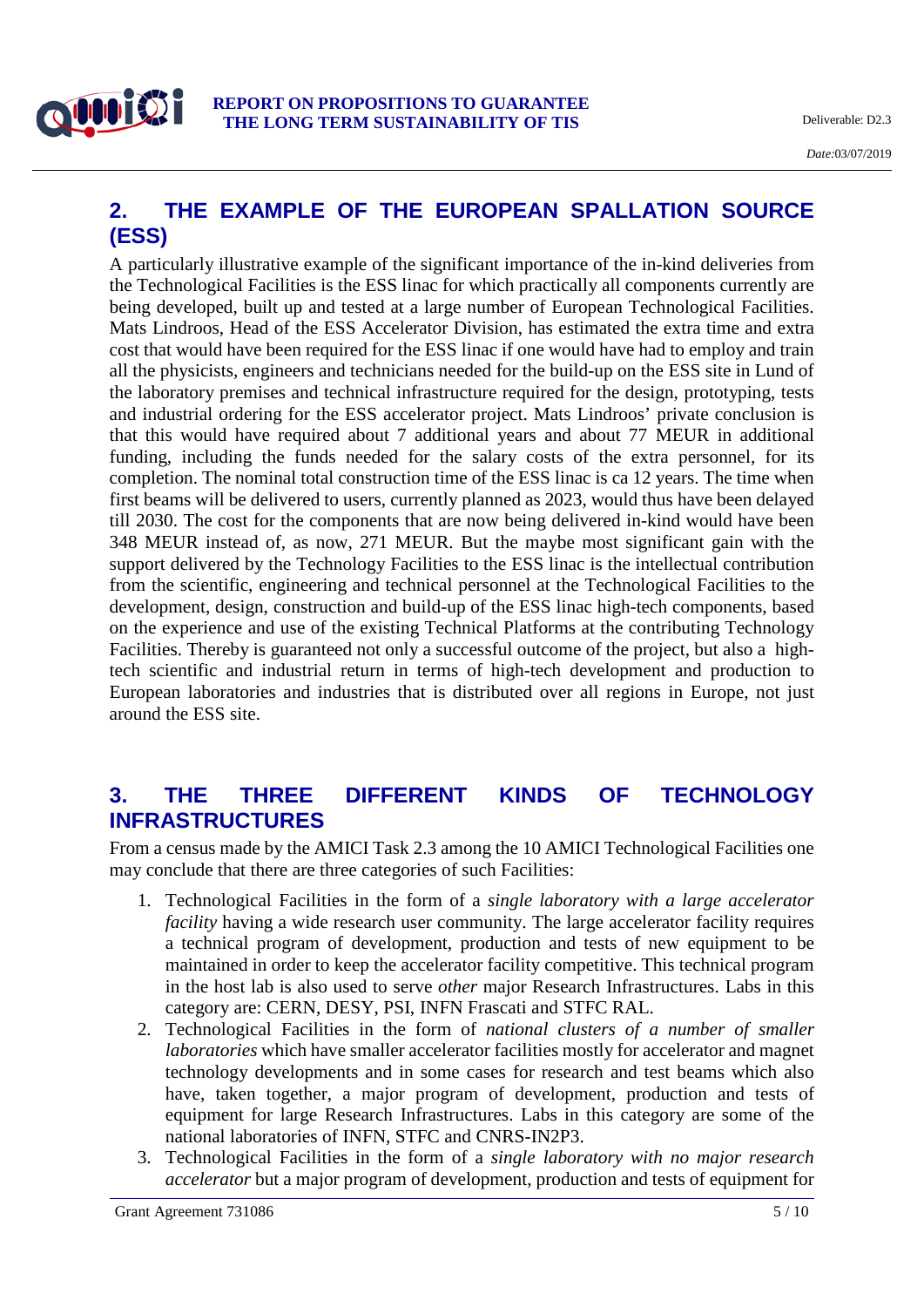

Research Infrastructures. Labs in this category are Labs in this category are some of the national laboratories of INFN, STFC and CNRS-IN2P3, in particular CEA-Saclay, and FREIA and IFJ PAN.

These three categories have different sustainability boundary conditions. One clear tendency is that the Technological Facilities having an accelerator Research Infrastructure with an associated scientific user community have less problems with sustainability owing to the support to the Facility provided by its accelerator user community.

A trial was made to estimate through the census how much governmental support the Technological Facility function is receiving. This however turned out to be too complex a goal to achieve, in particular for the first of the three categories where it seems to be nearly impossible to separate the cost for the operation of the own Research Facility from the task to provide development, production and tests of equipment for the own Research Infrastructures, on the one hand, and to other Research Infrastructures, on the other.

## **4. THE CHARACTER OF THE RELATION BETWEEN THE RESEARCH INFRASTRUCTURES AND THE TECHNOLOGICAL FACILITIES**

The census gave a picture of how the co-operation between the Technological Facilities and the Research Infrastructures are regulated. As a rule, the co-operation agreement is in the form of a detailed written contract. Normally the Technological Facility will demand the Research Infrastructure to cover the full costs of all purchased equipment components, industrial orders and consumables needed for the work at the Research Infrastructure and in some cases also for the personnel costs. On the other hand, the Research Infrastructure is not asked to pay for rental costs for the laboratory premises, for overhead fees or for the depreciation of existing technical infrastructure at the Research Infrastructure. There is also no provision for a profit to be made by the Technological Facility.

As both parties to such an agreement are contributing to the financing of the common project, the co-operation has the character of a collaboration of mutual interest for scientific and technological research for the benefit of Society rather than that of a commercial agreement. This is natural as the Technological Facility, like any public research institution, in operating as a public service institution having its salary and premises costs covered by public funding and not claiming exclusive Intellectual Properties rights for what it produces. To achieve the same goals operating under fully commercial conditions appears as impossible.

#### **5. THE ESSENTIAL BUT UNKNOWN ROLE PLAYED BY THE TECHNICAL INFRASTRUCTURES FOR THE LARGE RESEARCH INFRASTRUCTURES**

This new paradigm for how the very large new Research Infrastructures are being developed, build and maintained in Europe and in the World is not well known by the general public, who usually has the understanding that, e.g., the ESS's Neutron Spallation Source, CERN's Large Hadron Collider and its upgrade and DESY's X-ray Free Electron Laser are developed and built by ESS, CERN and DESY, respectively, and that is all. The extensive interplay between the large Research Infrastructures and the European Technological Facilities, as illustrated by the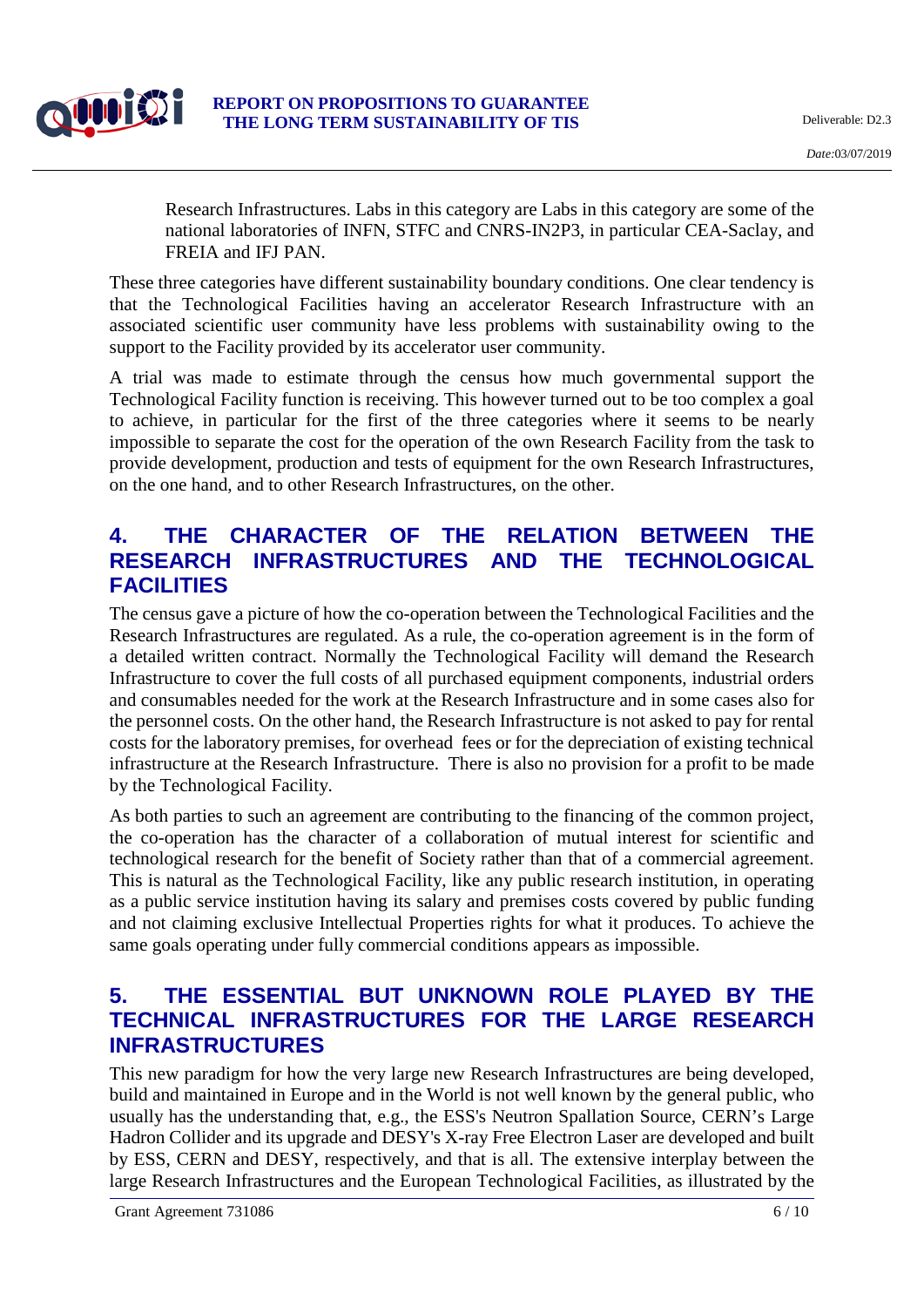

pie charts in this report, including also European high-tech Industry, is to a varying degree unknown on the political and research funding agency level. This implies a problem for motivating public support towards the operation costs of the Technical Facilities and thus for their sustainability.

It is essential for the future of European fundamental science, as well as for the development of European high-tech industry, that the new and important role played by the European Technological Facilities be explained to the national science and technology funding agencies, as well as to the general public, such that the public support to the Technical Facilities can be sustained and developed.

## **6. THE EXAMPLE OF THE FREIA LABORATORY**

One example of this situation is that in Sweden, where the FREIA Laboratory was created in Uppsala as a Technological Facility in 2012 after the shutdown of the TSL national accelerator laboratory there. The build-up and operation till now of FREIA was made possible by a one-off initial investment grant of ca 23 MEUR provided directly from the Government, from ESS, from Uppsala University and from the Wallenberg Foundation.

FREIA now operates with its staff of 30 physicists, engineers, technicians and PhD students and  $1000 \text{ m}^2$  area laboratory space as one of the Technical Facilities in Europe, currently with programs of tests of superconducting accelerator cavities for ESS and of superconducting orbit corrector dipoles and crab cavities for the CERNs HighLumi Upgrade and with discussions ongoing for future co-operation with the Belgian radioactive-waste incineration project MYRRHA and the US Fermilab Accelerator Proton Upgrade (PIP II) project. FREIA has till now received only minor financial project support from the Swedish Research Council and the Swedish Industrial Innovation Agency that is on a level insufficient to cover the salary and premises costs for FREIA of ca 1.8 MEUR/year.

This situation implies that FREIA will have to cease all operations in less than 2 years' time unless these two agencies, or some other public agencies, can be made aware of the new conditions for the development and build-up of future large Research Infrastructures in Europe and the need for involving high-tech industry as described here, and agree to provide the support required.

FREIA may constitute a special example but many of the 10 AMICI Research Facilities without own major on-site accelerator facilities report stagnant or decreasing governmental support for their basic operations costs as compared to the earlier period when they hosted accelerators on their own sites.

## **7. WHAT NEEDS TO BE MADE CLEAR ABOUT THE TECHNOLOGICAL FACILITIES FOR THEM TO BE SUSTAINED BY SOCIETY**

What needs to be made clear to the national science and technology funding agencies, as well as the general public, in Europe is:

that experimental fundamental science, which has since the Renaissance been the *long-term*  driver of technological, and therefore also commercial and economical, development in Europe,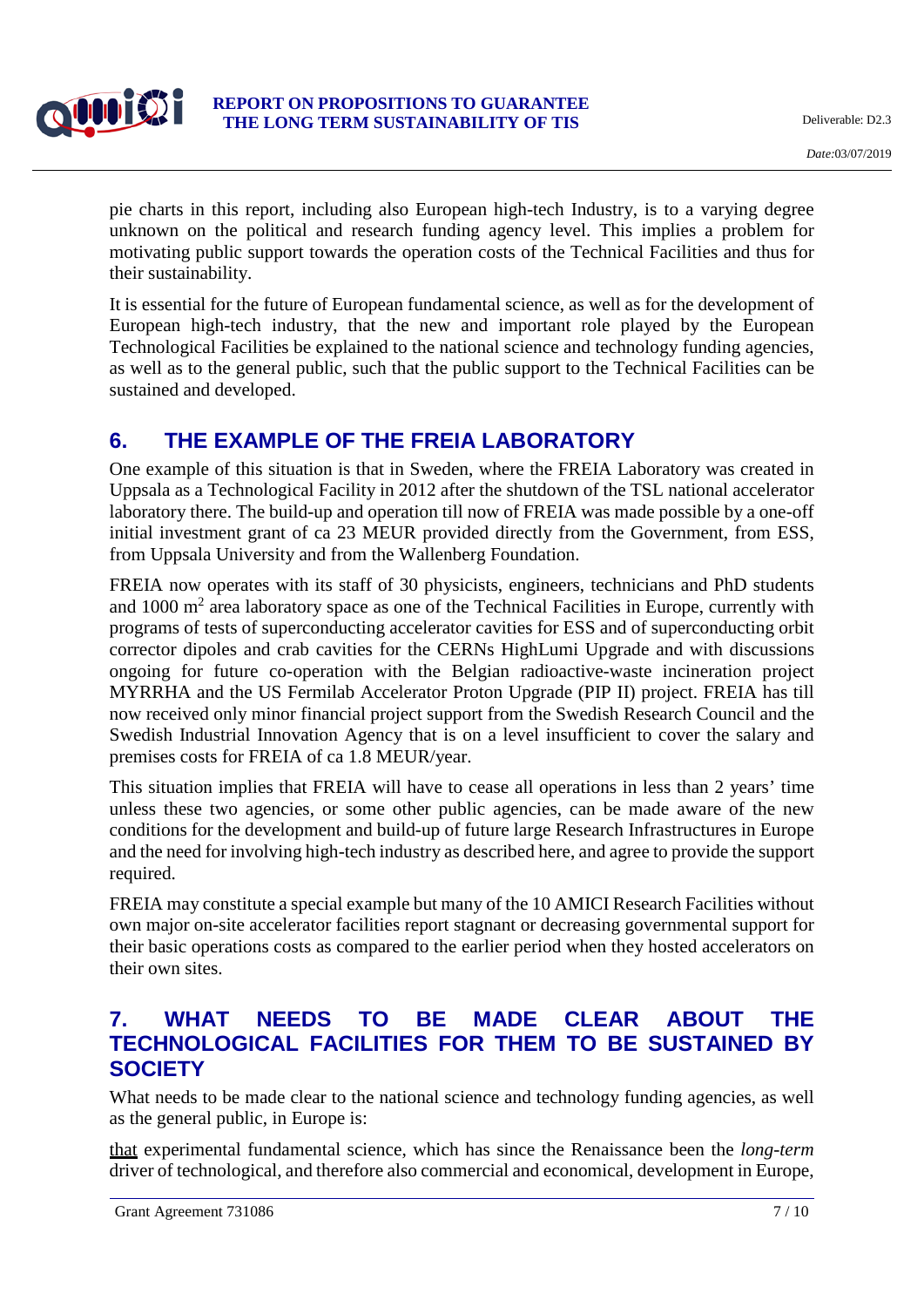

has now reached a level where the research infrastructures have become so large and so complex that they require the active support of all European Technological Facilities and High-Tech Industry, calling for international coordination and cooperation between the Technological Facilities and sustained support for their operation,

that such co-operation is needed in order to keep the leading position in fundamental scientific research and technological development that the Western World has had until now, but which is now seriously challenged by other upcoming major regions in the world like China and India and this on a time scale that is much shorter than we may currently think,

that the Technological Facilities have the important function of stimulating industrial innovation as well as educating and training young researchers, engineers and technicians in the field of accelerator and magnet technology and

that the Technological Facilities, located in the different European countries, allow the challenging task to develop and build the few major current and future Research Infrastructures – thereby stimulating scientific development and industrial innovation - to be equitably distributed between the different European regions.

#### **8. REQUIREMENTS FOR AND OPPORTUNITIES OFFERED BY INDUSTRIAL PARTNERSHIPS**

There is general agreement on that it is important to have national Industrial Liaison Office's and to organize regular international information meetings between Research Infrastructures and Industry, like the Big Science Business Forums, in order to facilitate contacts between industrial companies and the large Research Infrastructures under construction. And this is also sufficient when it comes to identifying companies that can deliver specific raw materials and already commercialized technical products required by the Research Infrastructures.

But providing information and organize industrial forums is *not* sufficient when it comes to requesting industry to develop the new technologies needed by the Research Infrastructures. As such technical development most often implies too high risks to be financed on purely commercial grounds, the tight technical collaboration between the Technological Facilities and high-tech industrial companies constitutes a necessary condition for its execution.

It is both time-consuming, risky and costly for a small to medium size enterprise (SME) to spend the time and the resources needed to alone explore the possibility and commercial interest of developing a brand-new technology proposed by a Research Infrastructure. At that stage it is therefore necessary to involve scientists and engineers who have experience of working with the specific type of Research Infrastructure in question, having at their disposal an adequately equipped network of complementary Technological Facilities that operate in collaboration with high-tech industrial companies.

The Technological Facility offering this type of service needs to have a major part of its salary and premises costs covered by public funding – if it were to have to ask the SME to cover also these costs for the services offered in the co-operation, this again will normally represent too big a cost and risk for the SME. The co-operation would thus not come about as the Technology Facility could not sustain its activity if the co-operation would be required to be built on completely commercial conditions.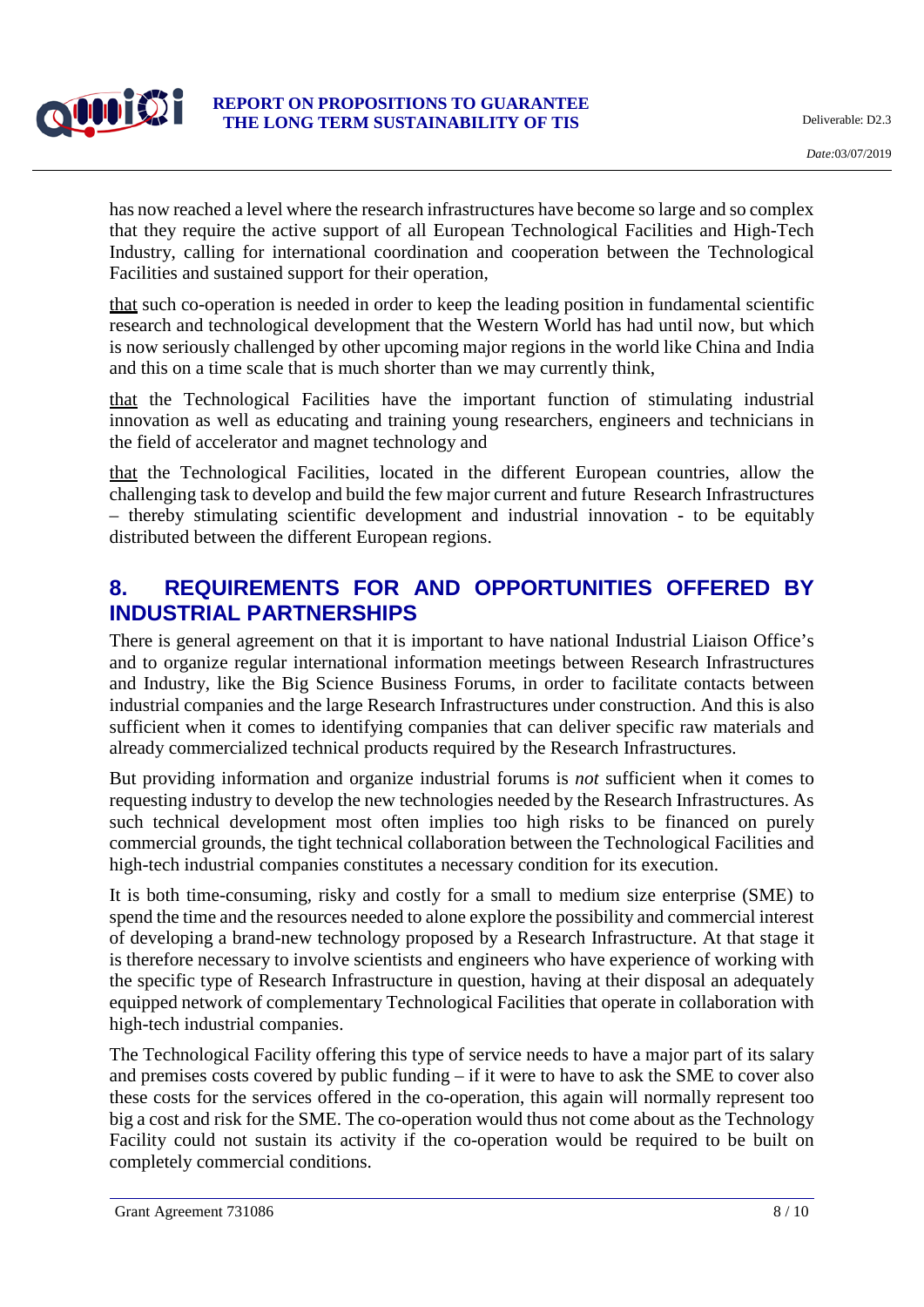

On the other hand, given that a Technological Facility has a sustained basic public financing as a base resource it may enter into partnership with industrial companies, offering them to make use of its Technical Platforms to perform investigations and developments of interest for the companies themselves. Such partnerships, or Business Models, reduce the need for public funding of the Technological Facility and help to sustain and develop further the its Technical Platforms. Different examples of such partnerships are described in the AMICI WP4.1 report Section 7.3. One example described is the ongoing partnership between the company Teledyne-e2v and the STFC Daresbury Laboratory in the UK. The company provides hardware, staff resources and finance for the delivery of beam-time at the laboratory's linear accelerator and receives in exchange the right to use part of the accelerator beam-time for its own development purposes. This has allowed the operation of the accelerator, which would otherwise have had to be closed down¸ to be continued and allows the Daresbury Laboratory to use the remaining beamtime for its own projects. Other examples of partnership are those of the company Advance Oncotherapy (AVO) which is using existing Technical Platforms at the STFC Daresbury Laboratory, the revenue of which has enabled the build-up of new Technical Platforms at the Laboratory and the use part of the UK in-kind funding for PIP II, channelled through STFC, to build up Technical Platforms at two UK industrial sites. Such partnership clearly demonstrates the utility provided by the Technological Facilities for scientific research as well as for industrial innovation and development.

#### **9. CONCLUSIONS**

It is thus of decisive importance that the European Technological Facilities be sustained. Without that it will not be possible to continue to build world-leading large Research Infrastructures in Europe. Such infrastructures are necessary for keeping Europe's leading position in the scientific, technological and economic development in the world and to maintain a development of high technology in this field equitably distributed over all regions in Europe. In order to achieve this, it will be necessary to make clear to the general public, and in particular to the European science and technology funding agencies, that the motivation for Society to provide the required support for most of the salary and premises costs of the Technological Facilities in Europe, and thereby guarantee their sustainability, is

- **-** that a significant fraction of the advanced scientific research in Europe, on which the further technical and economic development of our Society is critically dependent, is based on the use of large international Research Facilities and that the European Technological Facilities have nowadays become absolutely vital actors for the build-up and upgrade of these Research Facilities and
- **-** that the European Technological Facilities make it possible for modern European industry to meet the demands from the Research Infrastructures to develop qualitatively new technologies that soon constitute the basis also for many new practical applications in Society.

It will, at the same time, be necessary for the European Technological Facilities to better coordinate their efforts and avoid unnecessary duplication such that they together cover, in an optimized and cost-efficient way, all significant needs for the technology developments required by the new frontline Research Infrastructures. Furthermore, the Technological Facilities need to initiate more mutual partnerships with European Industry, offering to industry the use of their on-site Technical Platforms as well as helping the set-up of new Technical